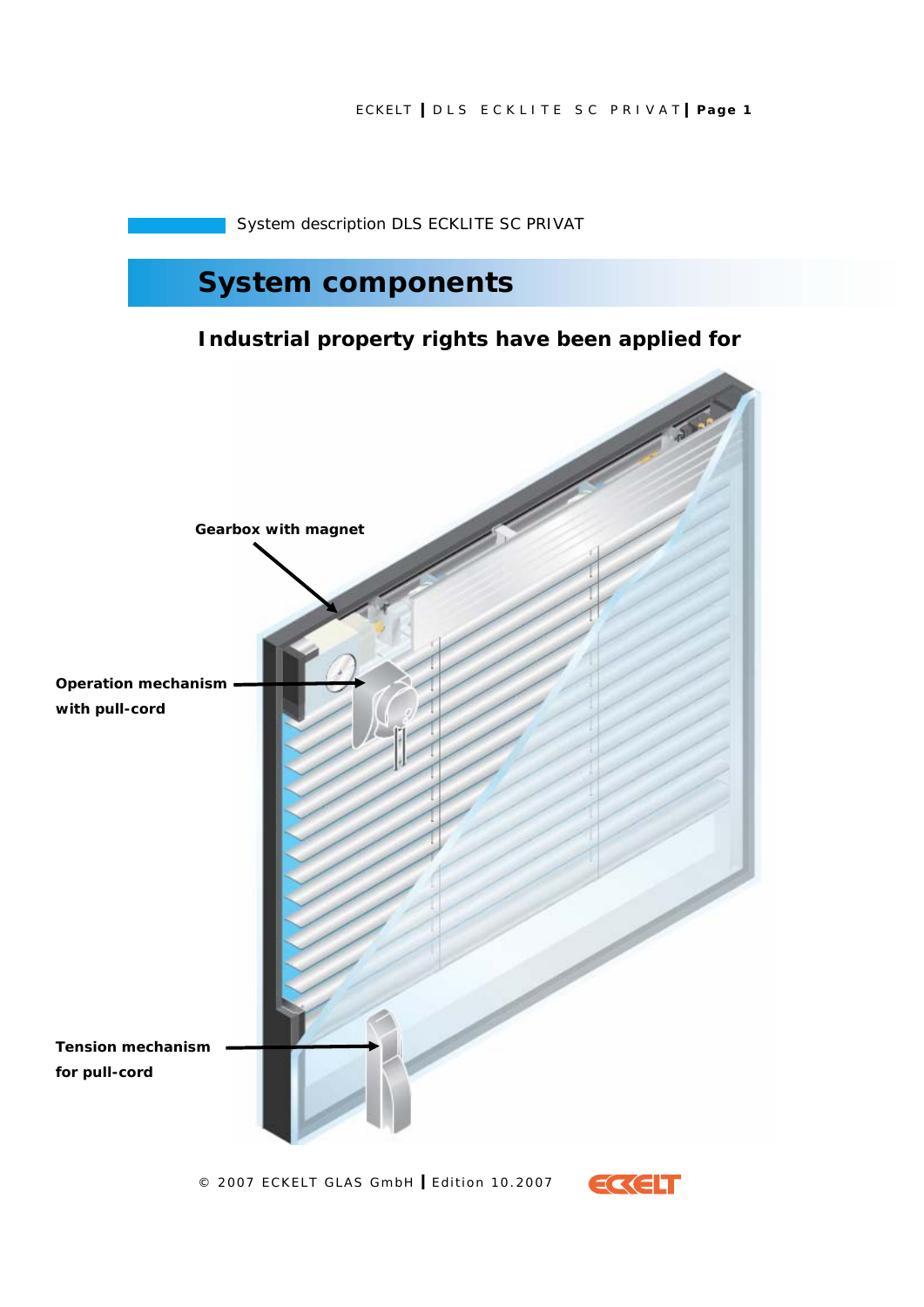#### ECKELT **I** DLS ECKLITE SC PRIVAT **I Page 2**

#### System description DLS ECKLITE SC PRIVAT

#### **Head profile**

Extruded Aluminium profile, natural anodised (EV1)

#### **Winding mechanism**

Continuous rod of anodised Aluminium, Winding mechanism (Patent pending) of high-performance plastic guarantees exact guide cord and louvre positioning, axial guiding of winding rod for defined tension cord rolling.

#### **Pull-cord – manual operating mechanism**

Operation is via an endless cord ring, which is easy and facilitated by a gearbox. Power transfer is through magnets.

The manual operating unit and tension unit are built in to the room-side of the unit during manufacture. When ordering it is necessary to state whether the fixture should be located top right or left.

The tensioning unit  $-$  directly under the operating unit  $-$  is fixed after glazing and ensures exact positioning of the cord

#### **Gas-tight edge seal**

System tested with electrical connection and Argon filled cavity to EN 1279-3

#### **Spacer bar with protective profile**

Vertical spacer bar with protective profile 12 mm, avoids a light-slot and stops the blind touching the glass coating

#### **Guide cords**

Woven fibre-coloured Polyester, thermo-fixed

© 2007 ECKELT GLAS GmbH **I** Edition 10.2007